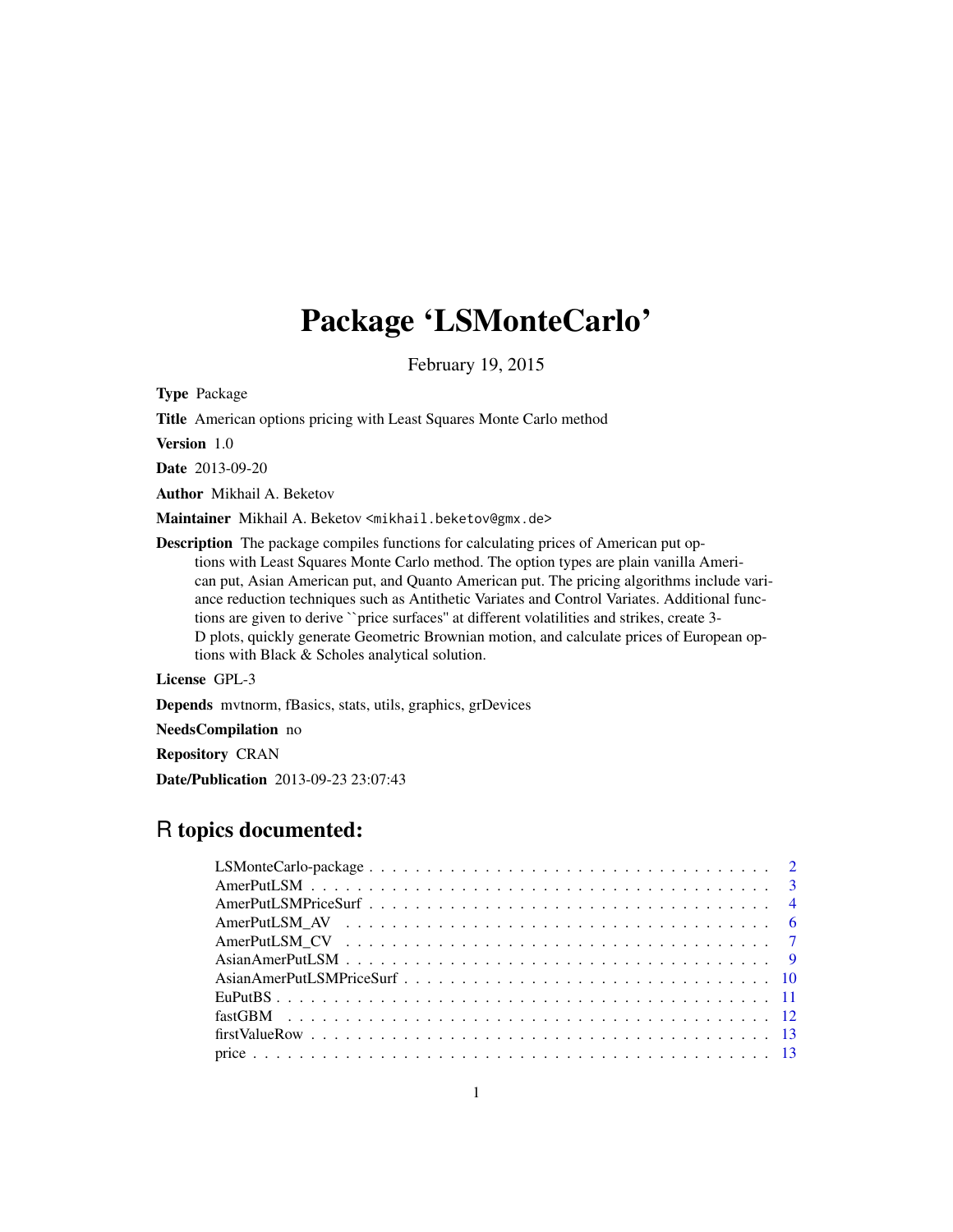<span id="page-1-0"></span>

| Index |  |  |  |  |  |  |  |  |  |  |  |  | 19 |
|-------|--|--|--|--|--|--|--|--|--|--|--|--|----|

LSMonteCarlo-package *American options pricing with Least Squares Monte Carlo method*

#### Description

The package compiles functions that calculate prices of American put options with Least Squares Monte Carlo method. The option types are plain vanilla American put, Asian American put, and Quanto American put. The pricing algorithms include variance reduction techniques such as Antithetic Variates and Control Variates. Additional functions are given to derive "price surfaces" at different volatilities and strikes, create 3-D plots, quickly generate Geometric Brownian motion, and calculate prices of European options with Black & Scholes analytical solution.

#### Details

| Package: | LSMonteCarlo |
|----------|--------------|
| Type:    | Package      |
| Version: | 1.0          |
| Date:    | 2013-09-20   |
| License: | GPL3         |

The Least Squares Monte Carlo is an approach developed to approximate the value of American options. It combines regression modeling and Monte Carlo simulation. The key feature of this method is estimation of the conditional expectation of the future pay-offs by a regression model (for details see Longstaff & Schwartz, 2000). The main pricing functions employing this method in the package are: AmerPutLSM, AsianAmerPutLSM, and QuantoAmerPutLSM. Pricing functions that include variance reduction methods are: AmerPutLSM\_AV, QuantoAmerPutLSM\_AV (Antithetic Variates) and AmerPutLSM\_CV (Control Variates, with Black & Scholes solution for European put used as the control). All these functions are based on Geometric Brownian motion as a price process. They can be used with tailored summary, print, and price functions. The "price surfaces" at different volatilities and strikes can be derived using the functions AmerPutLSMPriceSurf, AsianAmerPutLSMPriceSurf, and QuantoAmerPutLSMPriceSurf, and plotted with tailored plot function. For general reading on option pricing with Monte Carlo methods see Glasserman (2004).

#### Author(s)

Mikhail A. Beketov

Maintainer: Mikhail A. Beketov <mikhail.beketov@gmx.de>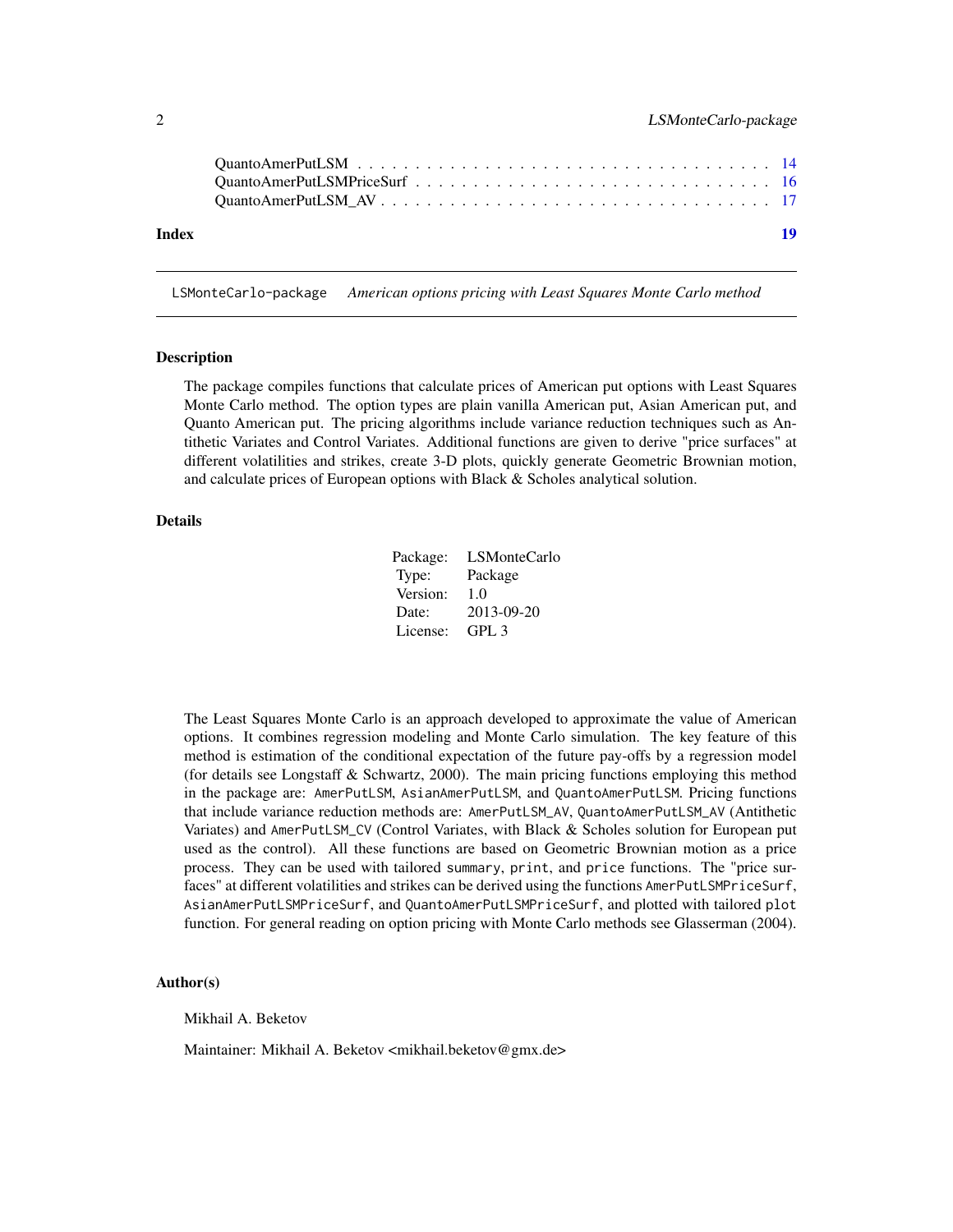## <span id="page-2-0"></span>AmerPutLSM 3

## References

Glasserman, P. 2004. Monte Carlo Methods in Financial Engineering. Springer.

Longstaff, F.A., and E.S. Schwartz. 2000. Valuing american option by simulation: A simple leastsquared approach. The Review of Financial Studies. 14:113-147.

## See Also

Functions: [AmerPutLSM](#page-2-1), [AmerPutLSM\\_AV](#page-5-1), [AmerPutLSM\\_CV](#page-6-1), [AsianAmerPutLSM](#page-8-1), [QuantoAmerPutLSM](#page-13-1), and [QuantoAmerPutLSM\\_AV](#page-16-1).

#### Examples

```
Put<-AmerPutLSM(Spot=14.2, Strike=16.5, n=200, m=50)
summary(Put)
price(Put)
plot(AmerPutLSMPriceSurf(vols = (seq(0.1, 1.5, 0.2)), n=200, m=10,
strikes = (seq(0.5, 1.9, 0.2))), color = divPalette(150, "RdBu"))
```
AmerPutLSM *Calculating the price of plain vanilla American put*

#### Description

The function calculates the price of plain vanilla American put with Least Squares Monte Carlo method. The regression model included in the algorithm is quadratic polynomial (Longstaff  $\&$ Schwartz, 2000).

#### Usage

AmerPutLSM(Spot = 1, sigma = 0.2, n = 1000, m = 365, Strike = 1.1, r = 0.06,  $dr = 0, mT = 1)$ ## S3 method for class 'AmerPut'  $print(x, \ldots)$ 

```
## S3 method for class 'AmerPut'
summary(object, ...)
```

| Spot   | Spot price of the underlying asset (e.g. stock).    |
|--------|-----------------------------------------------------|
| sigma  | Volatility of the underlying asset.                 |
| n      | Number of paths simulated.                          |
| m      | Number of time steps in the simulation.             |
| Strike | Strike price of the option.                         |
| r      | Interest rate of the numeraire currency (e.g. EUR). |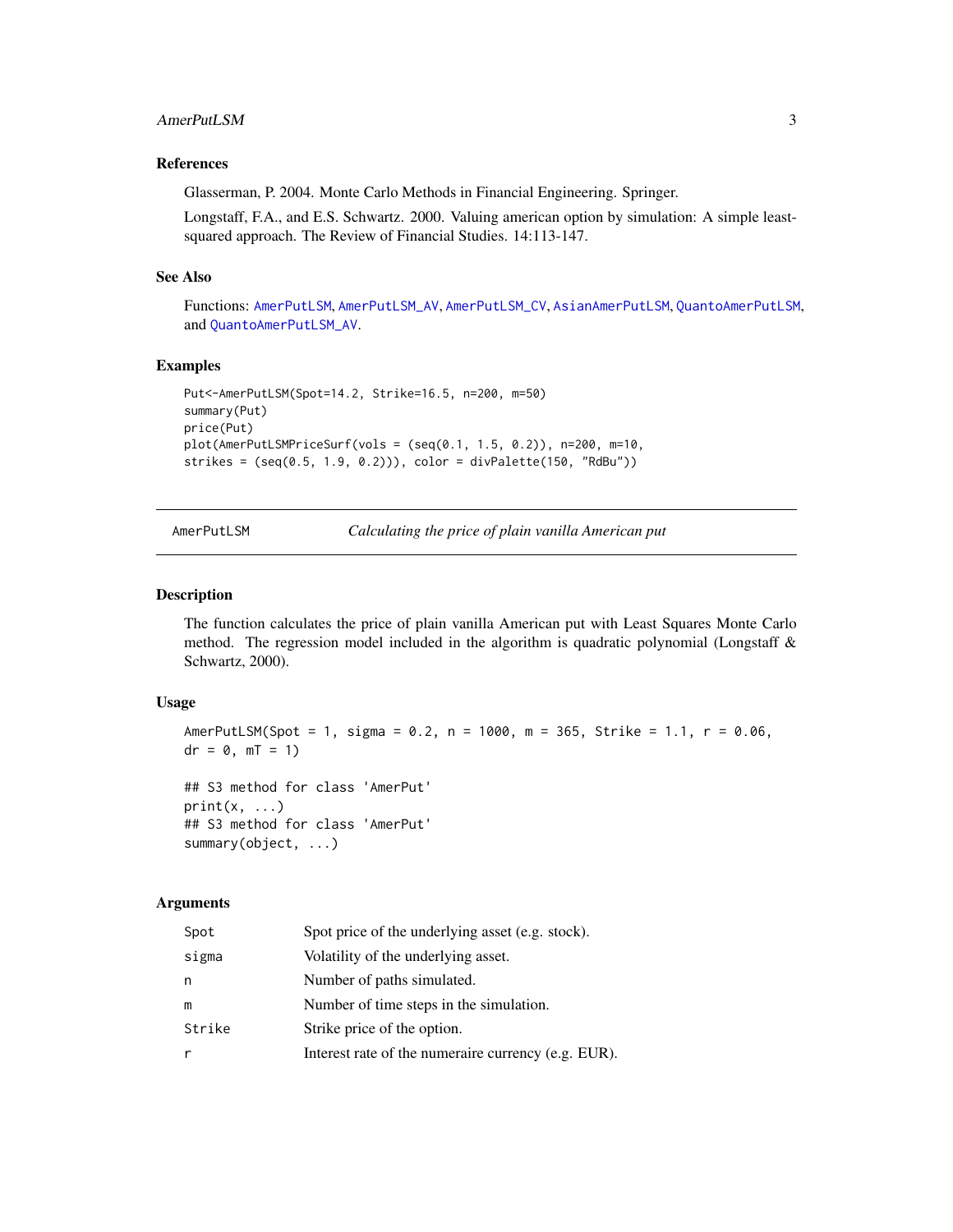<span id="page-3-0"></span>

| dr     | Dividend rate of the underlying asset.          |
|--------|-------------------------------------------------|
| mT     | Maturity time (years).                          |
| x      | An object returned by the functions AmerPutLSM. |
| object | An object returned by the function AmerPutLSM.  |
|        | Not used.                                       |

## Value

The function returns an object of the class AmerPut that is a list comprising the price calculated, option type, and the entry parameters. Class-specific print function gives the option type information and the price. The price as a single number can be derived using the price function. An overview of the entire object can be seen using the summary function.

## Author(s)

Mikhail A. Beketov

## References

Longstaff, F.A., and E.S. Schwartz. 2000. Valuing american option by simulation: A simple leastsquared approach. The Review of Financial Studies. 14:113-147.

## See Also

Functions: [price](#page-12-1), [AmerPutLSM\\_AV](#page-5-1), [AmerPutLSM\\_CV](#page-6-1), [AsianAmerPutLSM](#page-8-1), and [QuantoAmerPutLSM](#page-13-1).

## Examples

```
AmerPutLSM()
put<-AmerPutLSM(Spot=14.2, Strike=16.5, n=500, m=100)
put
summary(put)
price(put)
put$price
```
<span id="page-3-2"></span>

| AmerPutLSMPriceSurf | Deriving a table of American put prices at different volatilities and |
|---------------------|-----------------------------------------------------------------------|
|                     | strikes                                                               |

## <span id="page-3-1"></span>Description

The function calculates the prices at different volatilities and strikes using the AmerPutLSM function.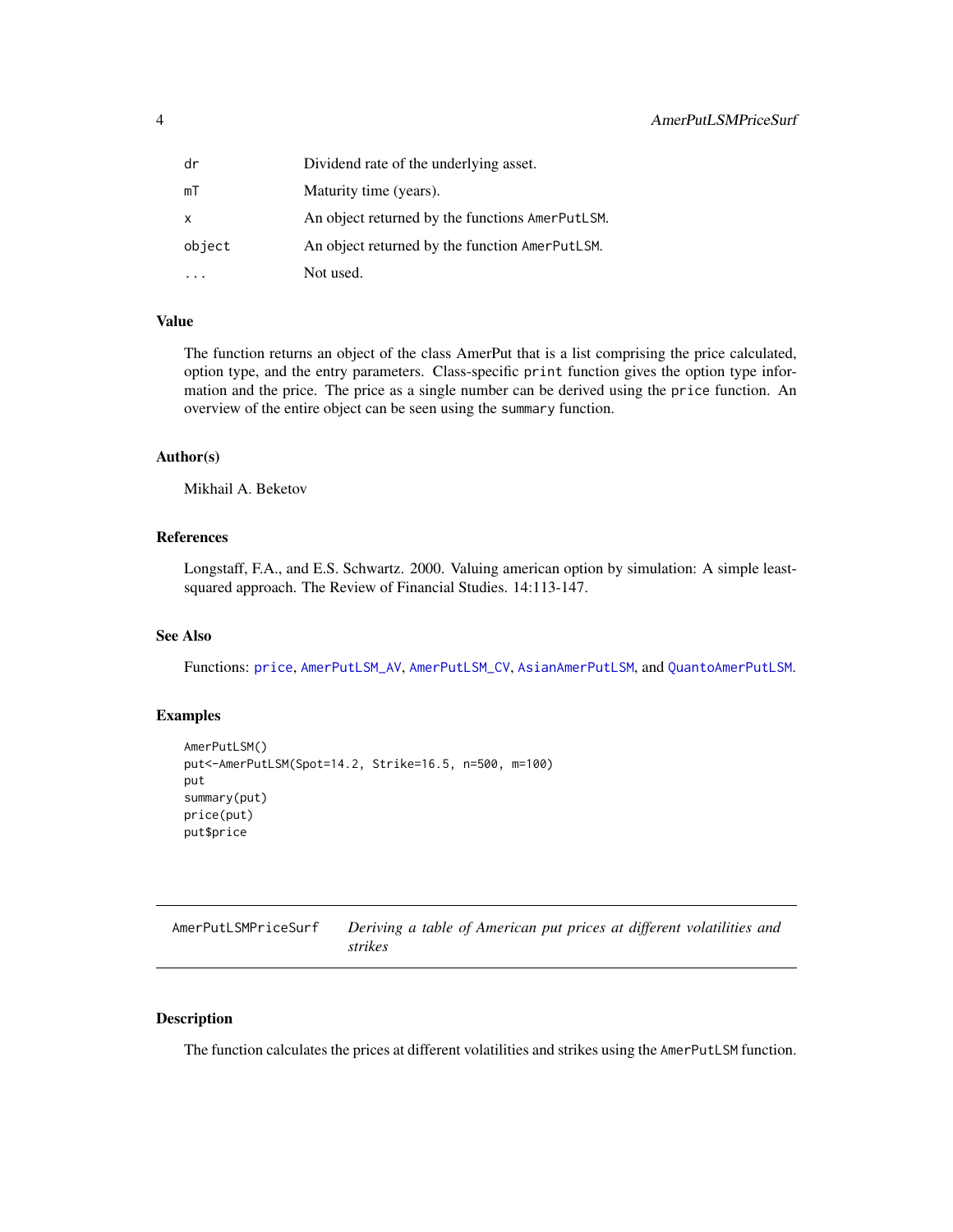## <span id="page-4-0"></span>AmerPutLSMPriceSurf 5

## Usage

AmerPutLSMPriceSurf(Spot = 1, vols = (seq(0.1, 2, 0.1)), n = 1000, m = 365, strikes =  $(\text{seq}(0.5, 2.5, 0.1))$ ,  $r = 0.06$ ,  $dr = 0$ ,  $mT = 1)$ 

```
## S3 method for class 'PriceSurface'
summary(object, ...)
## S3 method for class 'PriceSurface'
plot(x, color = divPalette(800, "RdBu"), ...)
```
#### Arguments

| Spot     | Spot price of the underlying asset (e.g. stock).                                                                                                  |
|----------|---------------------------------------------------------------------------------------------------------------------------------------------------|
| vols     | Sequence of volatilities.                                                                                                                         |
| n        | Number of paths simulated.                                                                                                                        |
| m        | Number of time steps in the simulation.                                                                                                           |
| strikes  | Sequence of strikes.                                                                                                                              |
| r        | Interest rate of the numeraire currency (e.g. EUR).                                                                                               |
| dr       | Dividend rate of the underlying asset.                                                                                                            |
| mT       | Maturity time (years).                                                                                                                            |
| object   | Object of the class PriceSurface that is a matrix of prices at different volatilities<br>and strikes.                                             |
| X        | Object of the class PriceSurface that is a matrix of prices at different volatilities<br>and strikes.                                             |
| color    | Color palette (the default pallet requires package fBasics, if you do not want to<br>load this package, you can set color=NULL or other palette). |
| $\cdots$ | Not used.                                                                                                                                         |
|          |                                                                                                                                                   |

## Value

The function returns an object of the class PriceSurface that is a matrix of prices at different volatilities and strikes. Class-specific summary function gives the sequences of volatilities and strikes used, as well as maximum, minimum, and average prices. Class-specific plot function constructs a 3-D plot of the price surface.

#### Author(s)

Mikhail A. Beketov

## See Also

Functions: [AmerPutLSM](#page-2-1), [AsianAmerPutLSMPriceSurf](#page-9-1), and [QuantoAmerPutLSMPriceSurf](#page-15-1).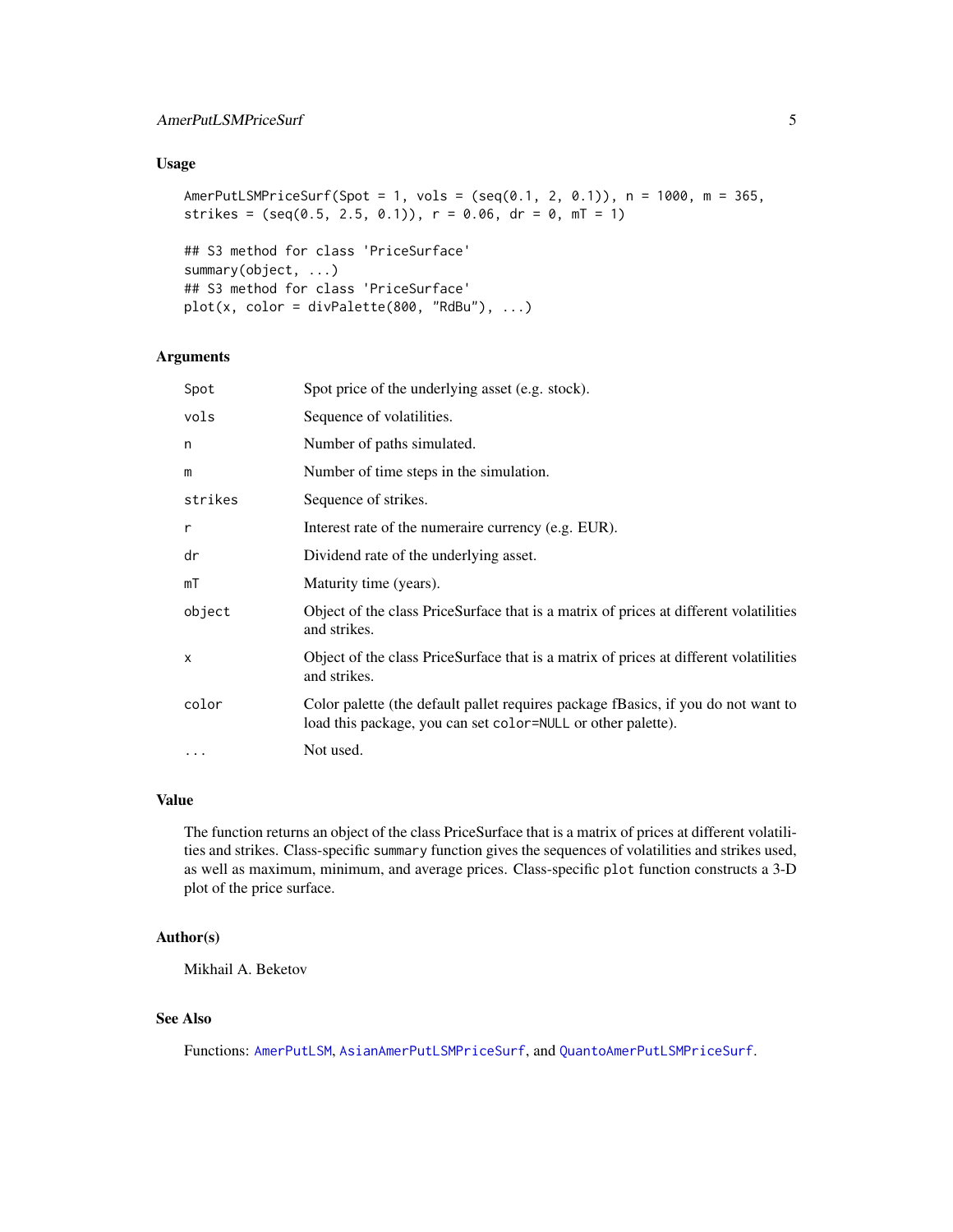#### Examples

```
surface<-AmerPutLSMPriceSurf(vols = (seq(0.1, 1.5, 0.2)), n=200, m=10,
strikes = (seq(0.5, 1.9, 0.2)))
summary(surface)
plot(surface, color = divPalette(150, "RdBu"))
```
<span id="page-5-1"></span>AmerPutLSM\_AV *Pricing plain vanilla American put with Antithetic Variates*

#### **Description**

The function calculates the price of a plain vanilla American put with Least Squares Monte Carlo method with Antithetic Variates (Glasserman, 2004). The regression model included in the algorithm is quadratic polynomial (Longstaff & Schwartz, 2000).

## Usage

AmerPutLSM\_AV(Spot = 1, sigma = 0.2, n = 1000, m = 365, Strike = 1.1, r = 0.06,  $dr = 0$ ,  $mT = 1$ )

```
## S3 method for class 'AmerPutAV'
print(x, \ldots)## S3 method for class 'AmerPutAV'
summary(object, ...)
```
#### Arguments

| Spot   | Spot price of the underlying asset (e.g. stock).    |
|--------|-----------------------------------------------------|
| sigma  | Volatility of the underlying asset.                 |
| n      | Number of paths simulated.                          |
| m      | Number of time steps in the simulation.             |
| Strike | Strike price of the option.                         |
| r      | Interest rate of the numeraire currency (e.g. EUR). |
| dr     | Dividend rate of the underlying asset.              |
| mT     | Maturity time (years).                              |
| x      | An object returned by the functions AmerPutLSM_AV.  |
| object | An object returned by the function AmerPutLSM_AV.   |
| .      | Not used.                                           |

#### Value

The function returns an object of the class AmerPutAV that is a list comprising the price calculated and the entry parameters. Class-specific print function gives the option type information and the price. The price as a single number can be derived using the price function. An overview of the entire object can be seen using the summary function.

<span id="page-5-0"></span>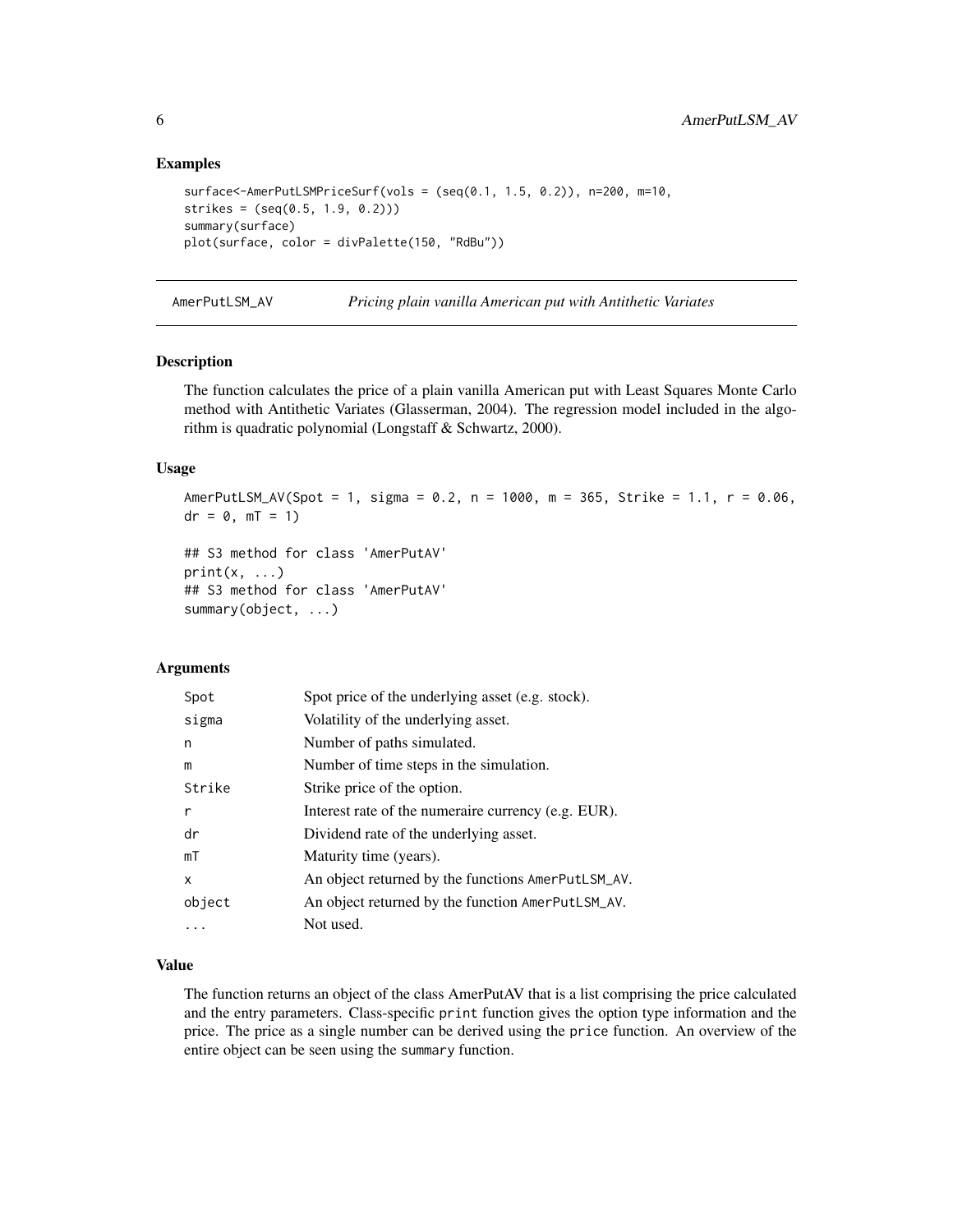#### <span id="page-6-0"></span>Author(s)

Mikhail A. Beketov

#### References

Glasserman, P. 2004. Monte Carlo Methods in Financial Engineering. Springer.

Longstaff, F.A., and E.S. Schwartz. 2000. Valuing american option by simulation: A simple leastsquared approach. The Review of Financial Studies. 14:113-147.

## See Also

Functions: [price](#page-12-1), [AmerPutLSM](#page-2-1), [AmerPutLSM\\_CV](#page-6-1), [AsianAmerPutLSM](#page-8-1), and [QuantoAmerPutLSM](#page-13-1).

#### Examples

```
AmerPutLSM_AV(n=500, m=50)
put<-AmerPutLSM_AV(Spot=14.2, Strike=16.5, n=200, m=50)
put
summary(put)
price(put)
put$price
```
<span id="page-6-1"></span>

| AmerPutLSM_CV |  | Pricing plain vanilla American put with Control Variates |  |  |
|---------------|--|----------------------------------------------------------|--|--|
|               |  |                                                          |  |  |

## Description

The function calculates the price of a plain vanilla American put with Least Squares Monte Carlo method with Control Variates (Glasserman, 2004). Black & Scholes solution for European put is used as the control. The regression model included in the algorithm is quadratic polynomial (Longstaff & Schwartz, 2000).

#### Usage

```
AmerPutLSM_CV(Spot = 1, sigma = 0.2, n = 1000, m = 365, Strike = 1.1, r = 0.06,
dr = 0, mT = 1)## S3 method for class 'AmerPutCV'
print(x, \ldots)## S3 method for class 'AmerPutCV'
summary(object, ...)
```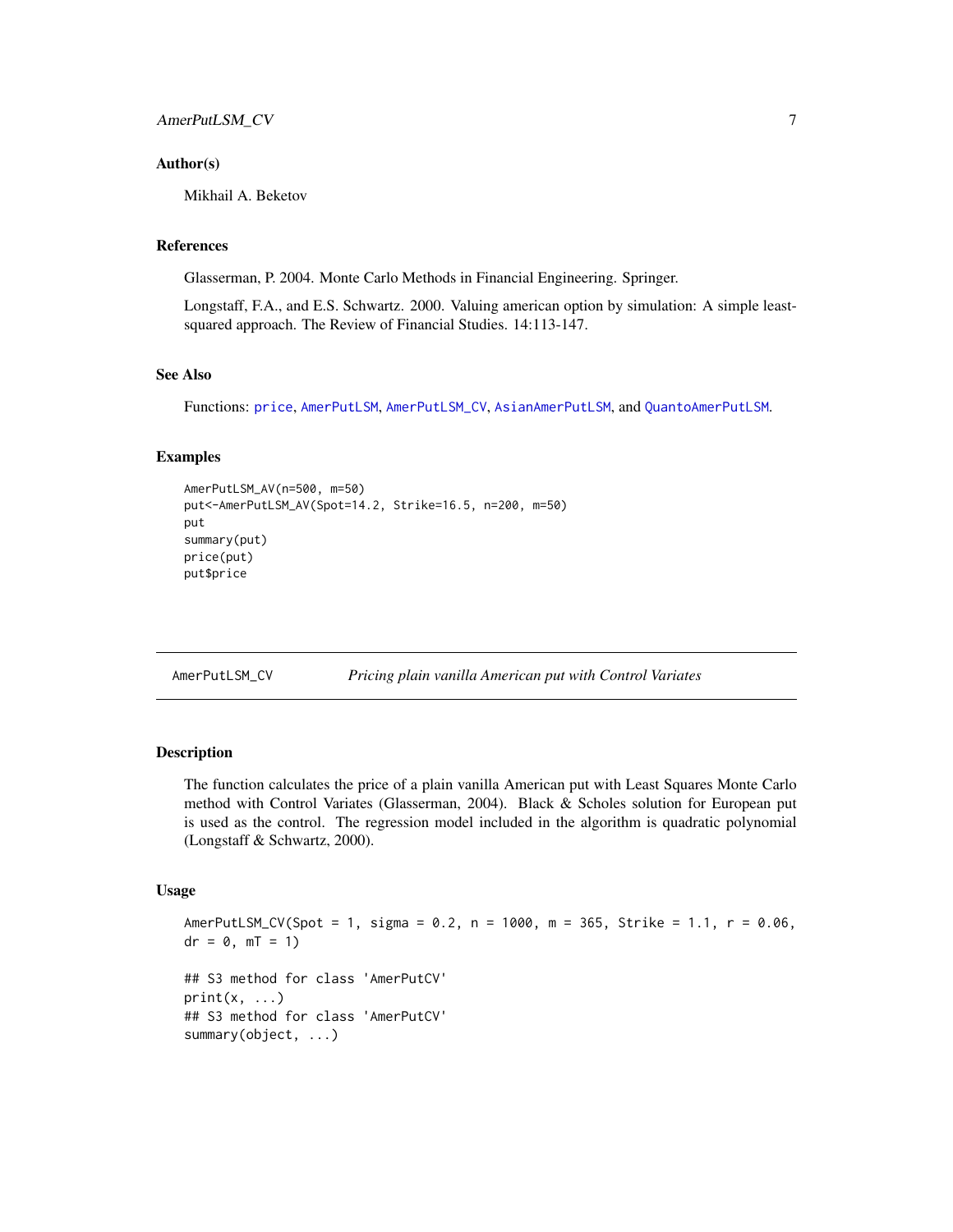#### <span id="page-7-0"></span>Arguments

| Spot   | Spot price of the underlying asset (e.g. stock).    |
|--------|-----------------------------------------------------|
| sigma  | Volatility of the underlying asset.                 |
| n      | Number of paths simulated.                          |
| m      | Number of time steps in the simulation.             |
| Strike | Strike price of the option.                         |
| r      | Interest rate of the numeraire currency (e.g. EUR). |
| dr     | Dividend rate of the underlying asset.              |
| mT     | Maturity time (years).                              |
| X      | An object returned by the functions AmerPutLSM_CV.  |
| object | An object returned by the function AmerPutLSM_CV.   |
| .      | Not used.                                           |

#### Value

The function returns an object of the class AmerPutCV that is a list comprising the price calculated and the entry parameters. Class-specific print function gives the option type information and the price. The price as a single number can be derived using the price function. An overview of the entire object can be seen using the summary function.

## Author(s)

Mikhail A. Beketov

## References

Glasserman, P. 2004. Monte Carlo Methods in Financial Engineering. Springer.

Longstaff, F.A., and E.S. Schwartz. 2000. Valuing american option by simulation: A simple leastsquared approach. The Review of Financial Studies. 14:113-147.

## See Also

Functions: [price](#page-12-1), [AmerPutLSM](#page-2-1), [AmerPutLSM\\_AV](#page-5-1), [AsianAmerPutLSM](#page-8-1), and [QuantoAmerPutLSM](#page-13-1).

```
AmerPutLSM_CV()
put<-AmerPutLSM_CV(Spot=14.2, Strike=16.5, n=200, m=50)
put
summary(put)
price(put)
put$price
```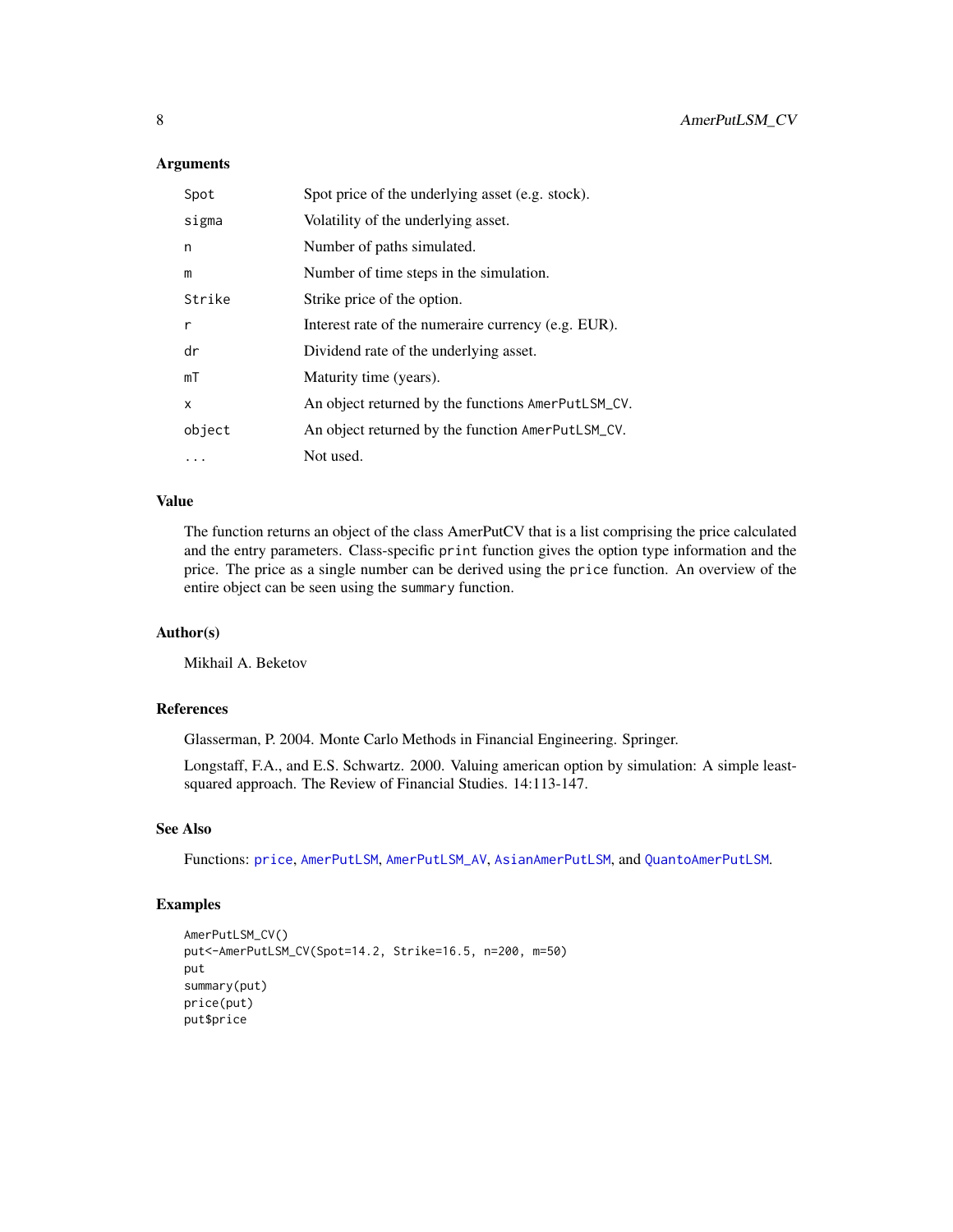<span id="page-8-1"></span><span id="page-8-0"></span>

#### Description

The function calculates the price of Asian American put with Least Squares Monte Carlo method (pay-off based on arithmetic mean). The regression model included in the algorithm is quadratic polynomial (Longstaff & Schwartz, 2000).

#### Usage

```
AsianAmerPutLSM(Spot = 1, sigma = 0.2, n = 1000, m = 365, Strike = 1.1, r = 0.06,
dr = 0, mT = 1)
```

```
## S3 method for class 'AsianAmerPut'
print(x, \ldots)## S3 method for class 'AsianAmerPut'
summary(object, ...)
```
#### Arguments

| Spot         | Spot price of the underlying asset (e.g. stock).     |
|--------------|------------------------------------------------------|
| sigma        | Volatility of the underlying asset.                  |
| n            | Number of paths simulated.                           |
| m            | Number of time steps in the simulation.              |
| Strike       | Strike price of the option.                          |
| $\mathsf{r}$ | Interest rate of the numeraire currency (e.g. EUR).  |
| dr           | Dividend rate of the underlying asset.               |
| mT           | Maturity time (years).                               |
| X            | An object returned by the functions AsianAmerPutLSM. |
| object       | An object returned by the function AsianAmerPutLSM.  |
| .            | Not used.                                            |

#### Value

The function returns an object of the class AsianAmerPut that is a list comprising the price calculated, option type, and the entry parameters. Class-specific print function gives the option type information and the price. The price as a single number can be derived using the price function. An overview of the entire object can be seen using the summary function.

## Author(s)

Mikhail A. Beketov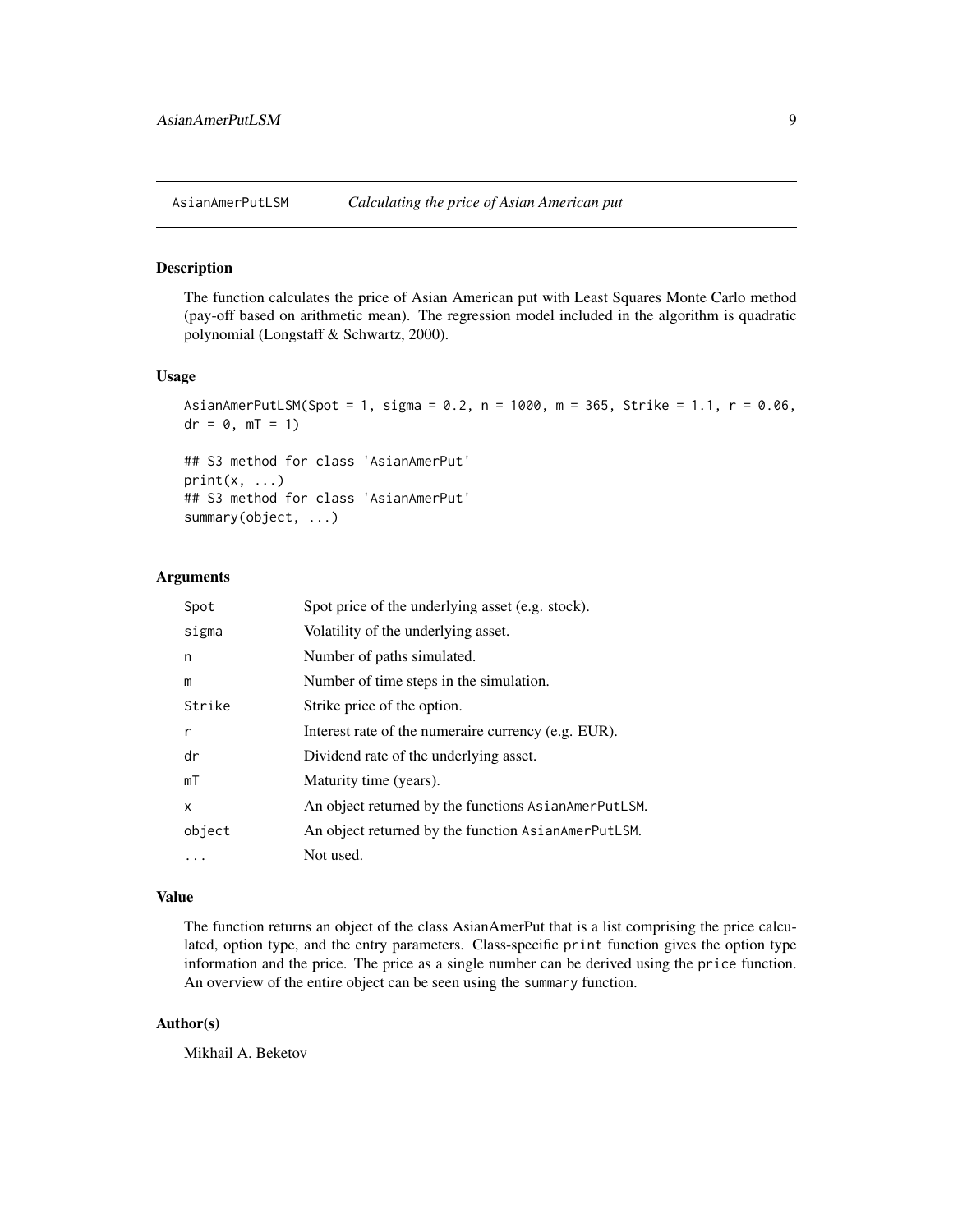## <span id="page-9-0"></span>References

Longstaff, F.A., and E.S. Schwartz. 2000. Valuing american option by simulation: A simple leastsquared approach. The Review of Financial Studies. 14:113-147.

## See Also

Functions: [price](#page-12-1), [AmerPutLSM](#page-2-1), [AmerPutLSM\\_CV](#page-6-1), [AmerPutLSM\\_AV](#page-5-1), and [QuantoAmerPutLSM](#page-13-1).

## Examples

```
AsianAmerPutLSM(n=500, m=100)
put<-AsianAmerPutLSM(Spot=14.2, Strike=16.5, n=500, m=50)
put
summary(put)
price(put)
put$price
```

```
AsianAmerPutLSMPriceSurf
```
*Deriving a table of Asian American put prices at different volatilities and strikes*

## Description

The function calculates the prices at different volatilities and strikes using the AsianAmerPutLSM function.

## Usage

AsianAmerPutLSMPriceSurf(Spot = 1, vols = (seq(0.1, 2, 0.1)), n = 1000, m = 365, strikes =  $(\text{seq}(0.5, 2.5, 0.1))$ ,  $r = 0.06$ ,  $dr = 0$ ,  $mT = 1)$ 

| Spot    | Spot price of the underlying asset (e.g. stock).    |
|---------|-----------------------------------------------------|
| vols    | Sequence of volatilities.                           |
| n       | Number of paths simulated.                          |
| m       | Number of time steps in the simulation.             |
| strikes | Sequence of strikes.                                |
| r       | Interest rate of the numeraire currency (e.g. EUR). |
| dr      | Dividend rate of the underlying asset.              |
| mT      | Maturity time (years).                              |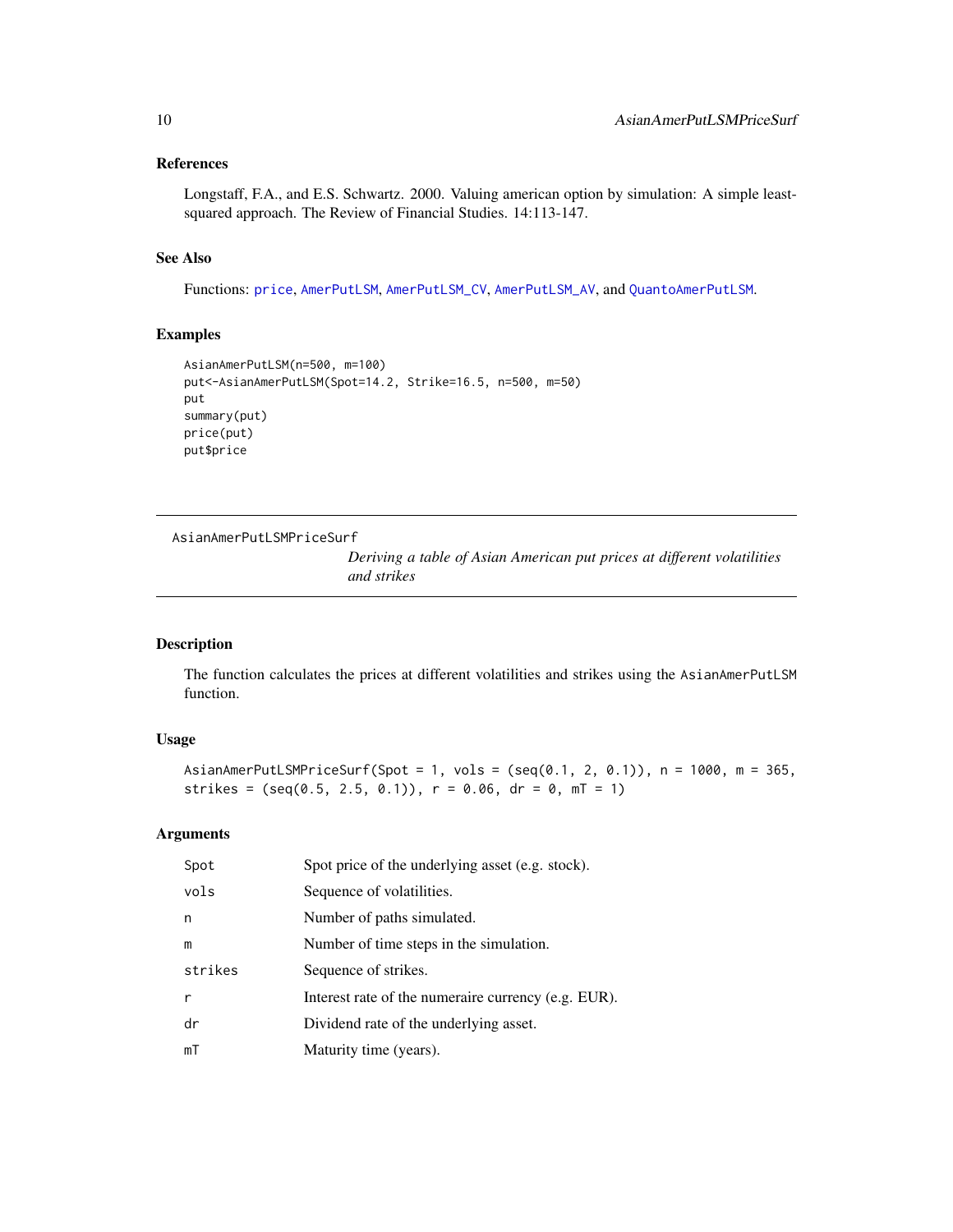#### <span id="page-10-0"></span> $EuPutBS$  11

## Value

The function returns an object of the class PriceSurface that is a matrix of prices at different volatilities and strikes. Class-specific summary function gives the sequences of volatilities and strikes used, as well as maximum, minimum, and average prices. Class-specific plot function constructs a 3-D plot of the price surface.

## Author(s)

Mikhail A. Beketov

## See Also

Functions: [AsianAmerPutLSM](#page-8-1), [summary.PriceSurface](#page-3-1), [plot.PriceSurface](#page-3-1), [AmerPutLSMPriceSurf](#page-3-2), and [QuantoAmerPutLSMPriceSurf](#page-15-1).

## Examples

```
surface<-AsianAmerPutLSMPriceSurf(vols = (seq(0.1, 1.5, 0.2)), n=200, m=10,
strikes = (seq(0.5, 1.9, 0.2)))summary(surface)
plot(surface, color = divPalette(150, "RdBu"))
```

| EuPutBS |  |
|---------|--|
|---------|--|

Black & Scholes solution for European put and call

#### Description

Pricing plain vanilla American put and call options using Black & Scholes solution.

## Usage

EuPutBS(Spot, sigma, Strike, r, dr, mT)

EuCallBS(Spot, sigma, Strike, r, dr, mT)

## Arguments

| Spot   | Spot price of the underlying asset (e.g. stock).    |
|--------|-----------------------------------------------------|
| sigma  | Volatility of the underlying asset.                 |
| Strike | Strike price of the option.                         |
|        | Interest rate of the numeraire currency (e.g. EUR). |
| dr     | Dividend rate of the underlying asset.              |
| mT     | Maturity time (years).                              |

## Value

The function returns the price as a single number (class "numeric").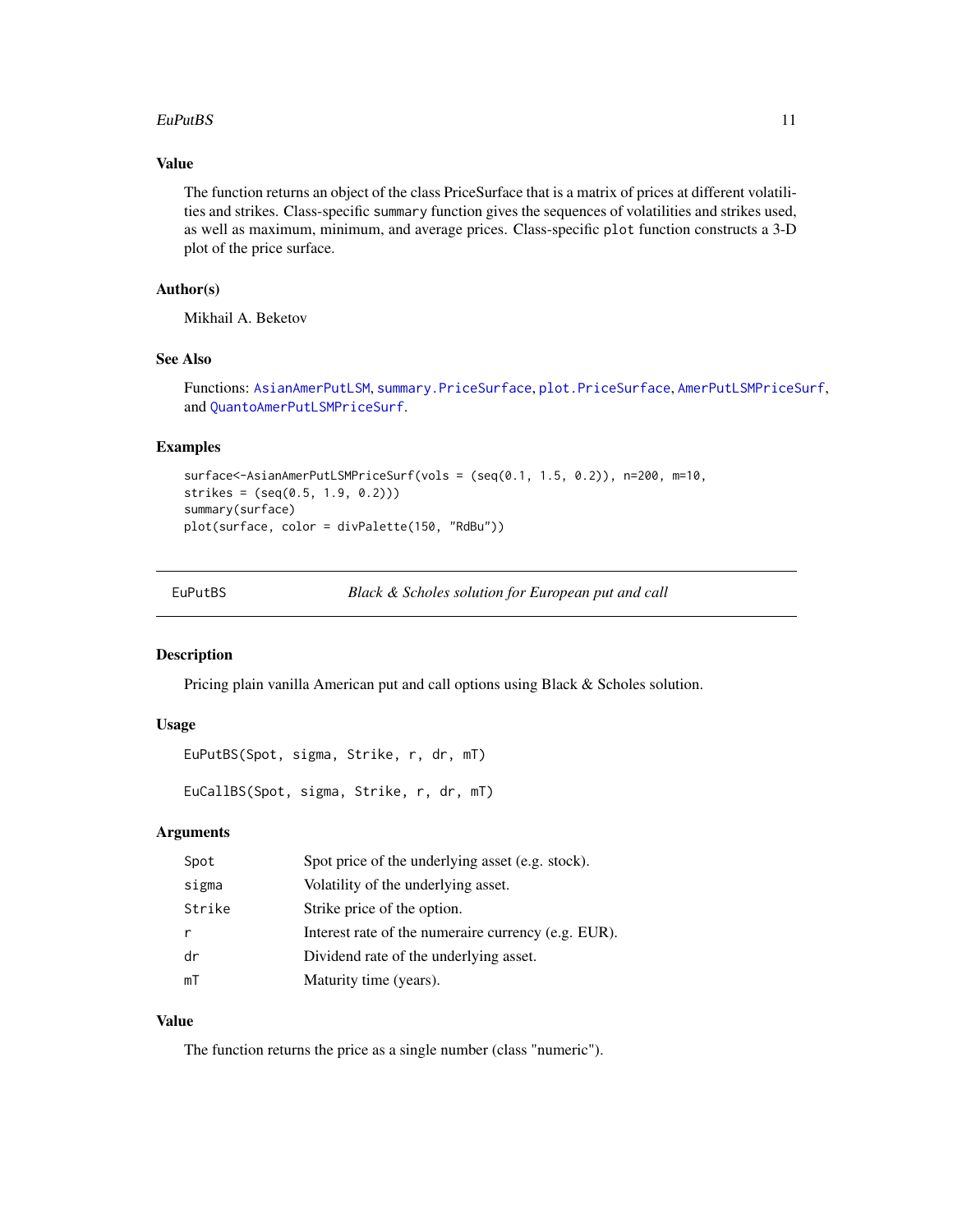## See Also

[AmerPutLSM\\_CV](#page-6-1)

#### Examples

```
EuPutBS(1, 0.2, 1, 0.06, 0, 1)
EuCallBS(1, 0.2, 1, 0.06, 0, 1)
```
fastGBM *Generating Geometric Brownian motion*

## Description

Quick Generating Geometric Brownian motion avoiding unnecessary loops using the cumsum function. Technical function implemented in the pricing functions of the package.

## Usage

fastGBM(Spot = 1, sigma = 0.2, n = 1000, m = 365, r = 0.06, dr = 0, mT = 1)

## Arguments

| Spot         | Spot price of the underlying asset (e.g. stock).    |
|--------------|-----------------------------------------------------|
| sigma        | Volatility of the underlying asset.                 |
| n            | Number of paths simulated.                          |
| m            | Number of time steps in the simulation.             |
| $\mathsf{r}$ | Interest rate of the numeraire currency (e.g. EUR). |
| dr           | Dividend rate of the underlying asset.              |
| mT           | Maturity time (years).                              |

#### Value

Table with paths generated (each row is a path, class "matrix")

## Author(s)

Mikhail A. Beketov

## See Also

Functions: [AmerPutLSM](#page-2-1), [AmerPutLSM\\_AV](#page-5-1), [AmerPutLSM\\_CV](#page-6-1), [AsianAmerPutLSM](#page-8-1), [QuantoAmerPutLSM](#page-13-1), and [QuantoAmerPutLSM\\_AV](#page-16-1).

```
fastGBM(n=10, m=5)
matplot(t(fastGBM(n=100, m=100)), type="l") # matrix transpose by "t()"
```
<span id="page-11-0"></span>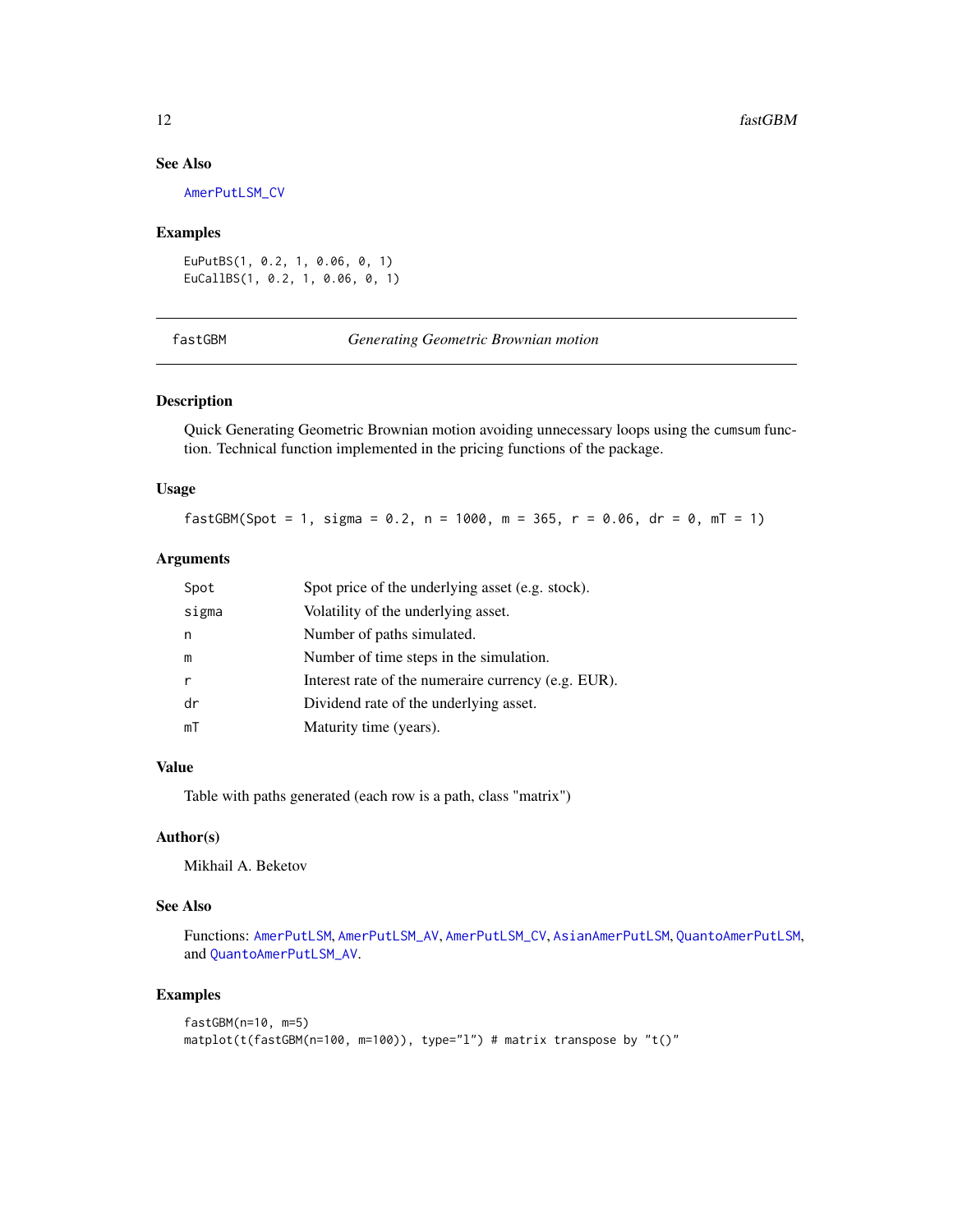<span id="page-12-0"></span>

## Description

Technical function implemented in the pricing functions of the package. It returns the first >0 value in each row of a matrix and assign zero to all subsequent values.

## Usage

firstValueRow(x)

## Arguments

x A matrix.

## Value

A matrix.

#### Author(s)

Mikhail A. Beketov

## See Also

Functions: [AmerPutLSM](#page-2-1), [AmerPutLSM\\_AV](#page-5-1), [AmerPutLSM\\_CV](#page-6-1), [AsianAmerPutLSM](#page-8-1), [QuantoAmerPutLSM](#page-13-1), and [QuantoAmerPutLSM\\_AV](#page-16-1).

#### Examples

```
mat<-matrix(c(0,0,2,0,4,0,3,0,1,9,8,7), ncol=4)
mat
firstValueRow(mat)
```
<span id="page-12-1"></span>price *Extracting price from the pricing functions outputs*

## Description

The function is nothing else, but the object \$price action, with the object returned by the pricing functions in the package.

#### Usage

price(x)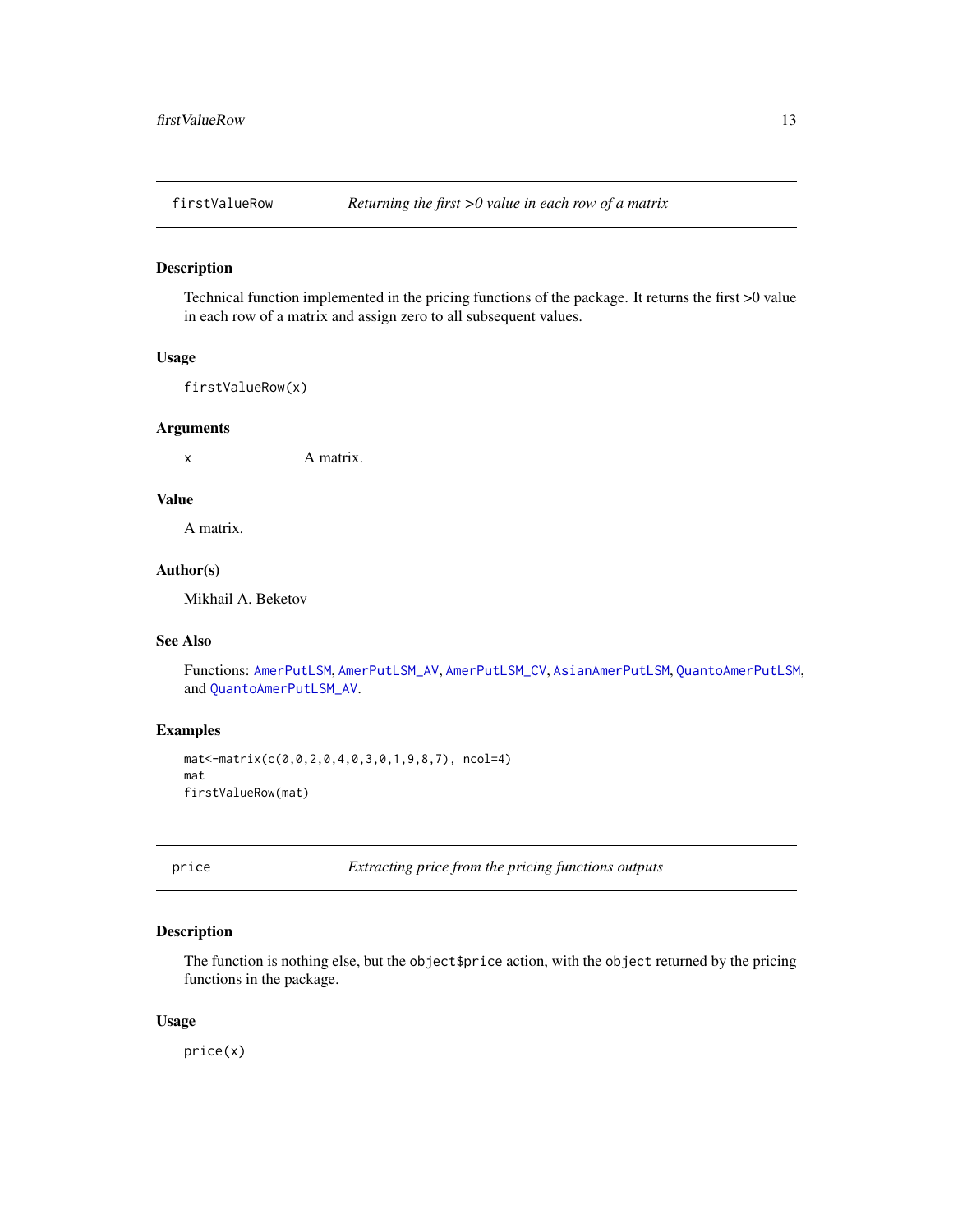#### <span id="page-13-0"></span>Arguments

x Object returned by the pricing functions in the package

## Value

The function returns the price as a single number (class "numeric").

## See Also

Functions: [AmerPutLSM](#page-2-1), [AmerPutLSM\\_AV](#page-5-1), [AmerPutLSM\\_CV](#page-6-1), [AsianAmerPutLSM](#page-8-1), [QuantoAmerPutLSM](#page-13-1), and [QuantoAmerPutLSM\\_AV](#page-16-1).

#### Examples

```
put<-AmerPutLSM()
price(put)
put$price
```
<span id="page-13-1"></span>QuantoAmerPutLSM *Calculating the price of Quanto American put*

#### Description

The function calculates the price of Quanto American put with Least Squares Monte Carlo method. The Quanto option is cash-settled option, whose pay-off is converted into a third currency/asset at exercise at a pre-specified rate/price (Wystup, 2011), and can also be considered as a usual option but settled in a "wrong" asset (Vecer, 2011). The regression model included in the algorithm is quadratic polynomial (Longstaff & Schwartz, 2000).

#### Usage

```
QuantoAmerPutLSM(Spot = 1, sigma = 0.2, n = 1000, m = 365, Strike = 1.1, r = 0.06,
dr = 0, mT = 1, Spot2 = 1, signa2 = 0.2, r2 = 0, dr2 = 0, rho = 0)
## S3 method for class 'QuantoAmerPut'
print(x, \ldots)## S3 method for class 'QuantoAmerPut'
summary(object, ...)
```

| Spot  | Spot price of the underlying asset (e.g. stock). |
|-------|--------------------------------------------------|
| sigma | Volatility of the underlying asset.              |
| n     | Number of paths simulated.                       |
| m     | Number of time steps in the simulation.          |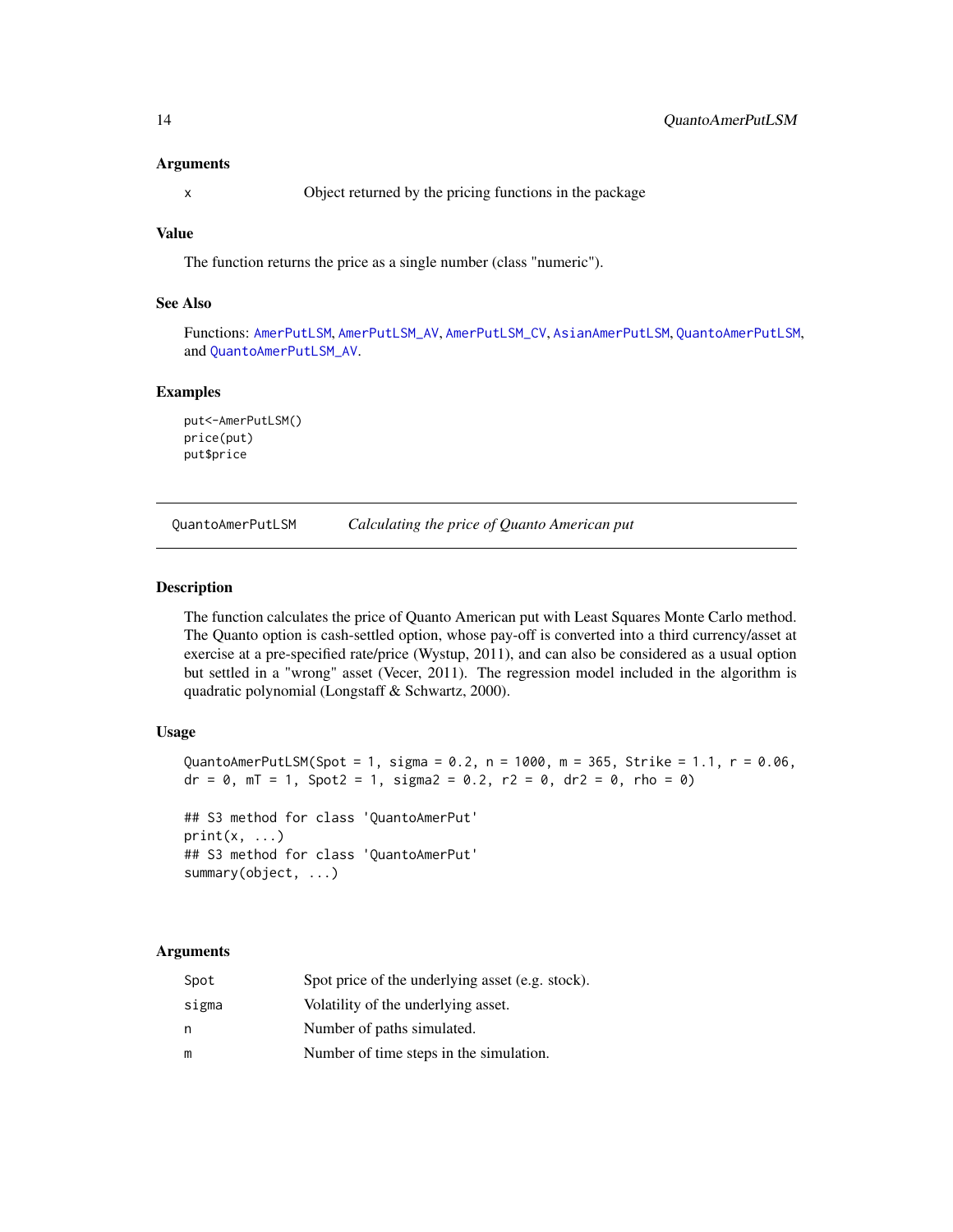## <span id="page-14-0"></span>QuantoAmerPutLSM 15

| Strike            | Strike price of the option.                           |
|-------------------|-------------------------------------------------------|
| r                 | Interest rate of the numeraire currency (e.g. USD).   |
| dr                | Dividend rate of the underlying asset.                |
| mT                | Maturity time (years).                                |
| Spot <sub>2</sub> | Spot price of the 3rd asset (e.g. EUR/USD).           |
| sigma2            | Volatility of the 3rd asset.                          |
| r2                | Interest rate of the 3rd asset.                       |
| dr <sub>2</sub>   | Dividend rate of the 3rd asset.                       |
| rho               | Correlation coefficient between the prices.           |
| X                 | An object returned by the functions QuantoAmerPutLSM. |
| object            | An object returned by the function QuantoAmerPutLSM.  |
| .                 | Not used.                                             |

#### Value

The function returns an object of the class QuantoAmerPut that is a list comprising the price calculated, option type, and the entry parameters. Class-specific print function gives the option type information and the price. The price as a single number can be derived using the price function. An overview of the entire object can be seen using the summary function.

#### Note

The function rmvnorm included in the pricing algorithm is a part of the mnormt package. Please, load that package before the use of the QuantoAmerPutLSM function.

#### Author(s)

Mikhail A. Beketov

#### References

Longstaff, F.A., and E.S. Schwartz. 2000. Valuing american option by simulation: A simple leastsquared approach. The Review of Financial Studies. 14:113-147.

Vecer, J. 2011. Stochastic Finance: A Numeraire Approach. CRC Press.

Wystup, U. 2011. Quanto Options. MathFinance AG.

#### See Also

Functions: [price](#page-12-1), [QuantoAmerPutLSM\\_AV](#page-16-1), [AmerPutLSM](#page-2-1), [AsianAmerPutLSM](#page-8-1), and [AmerPutLSM\\_AV](#page-5-1).

```
QuantoAmerPutLSM(n=200, m=50)
put<-QuantoAmerPutLSM(Spot=14.2, Strike=16.5, n=200, m=50)
put
summary(put)
price(put)
```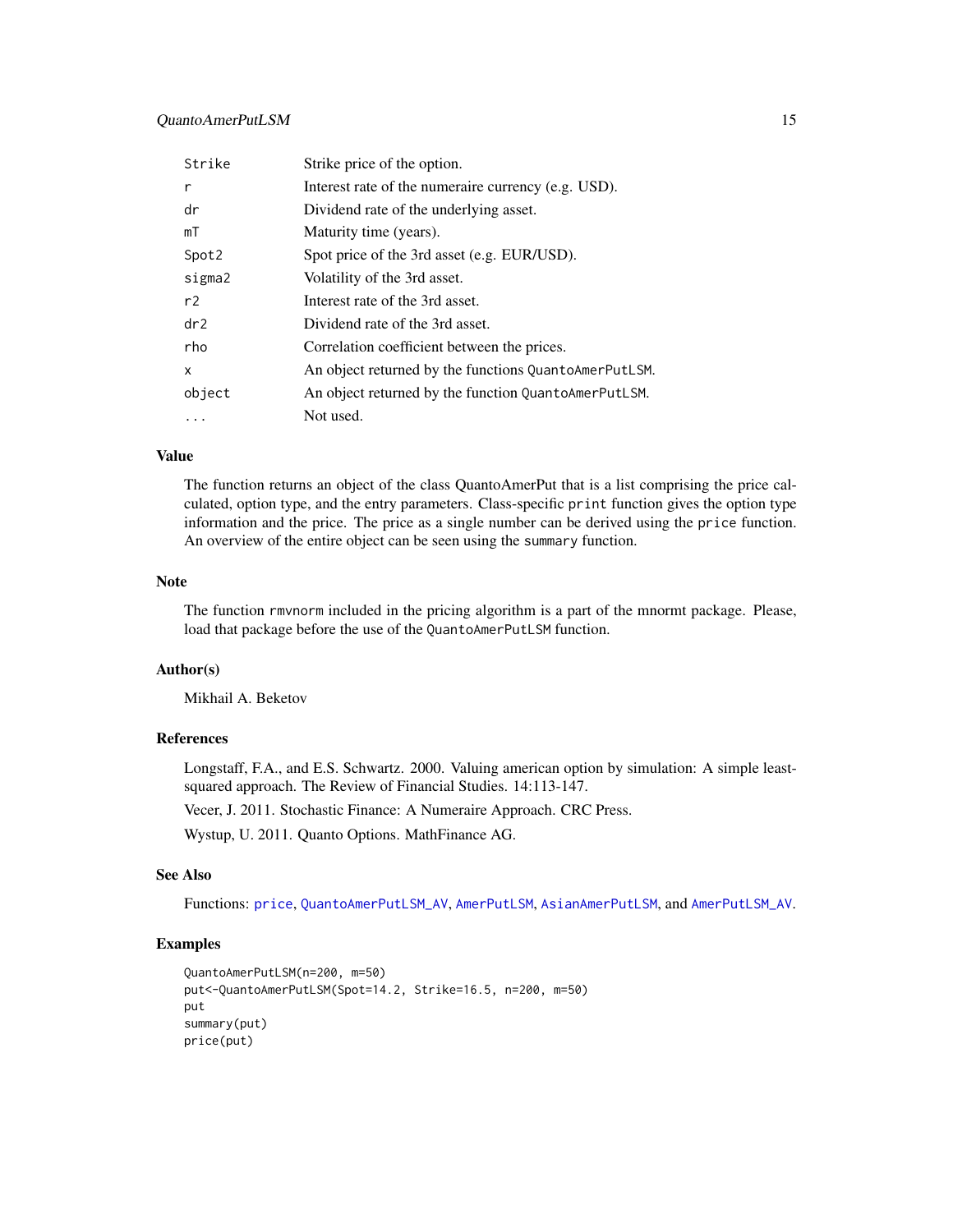```
QuantoAmerPutLSMPriceSurf
```
*Deriving a table of Quanto American put prices at different volatilities and strikes*

#### Description

The function calculates the prices at different volatilities and strikes using the QuantoAmerPutLSM function.

#### Usage

QuantoAmerPutLSMPriceSurf(Spot = 1, vols = (seq(0.1, 2, 0.1)),  $n = 1000$ ,  $m = 365$ , strikes =  $(\text{seq}(0.5, 2.5, 0.1))$ ,  $r = 0.06$ ,  $dr = 0$ ,  $mT = 1$ ,  $Spot2 = 1$ ,  $sigma2 = 0.2$ ,  $r2 = 0$ , dr2 = 0, rho = 0)

#### **Arguments**

| Spot            | Spot price of the underlying asset (e.g. stock).    |
|-----------------|-----------------------------------------------------|
| vols            | Sequence of volatilities.                           |
| n               | Number of paths simulated.                          |
| m               | Number of time steps in the simulation.             |
| strikes         | Sequence of strikes.                                |
| $\mathsf{r}$    | Interest rate of the numeraire currency (e.g. USD). |
| dr              | Dividend rate of the underlying asset.              |
| mT              | Maturity time (years).                              |
| Spot2           | Spot price of the 3rd asset (e.g. EUR/USD).         |
| sigma2          | Volatility of the 3rd asset.                        |
| r <sub>2</sub>  | Interest rate of the 3rd asset.                     |
| dr <sub>2</sub> | Dividend rate of the 3rd asset.                     |
| rho             | Correlation coefficient between the prices.         |
|                 |                                                     |

## Value

The function returns an object of the class PriceSurface that is a matrix of prices at different volatilities and strikes. Class-specific summary function gives the sequences of volatilities and strikes used, as well as maximum, minimum, and average prices. Class-specific plot function constructs a 3-D plot of the price surface.

#### Note

The function rmvnorm included in the pricing algorithm is a part of the mnormt package. Please, load that package before the use of the QuantoAmerPutLSMPriceSurf function. Using the function plot with default pallet requires package fBasics, if you do not want to load this package, you can set color=NULL or other palette).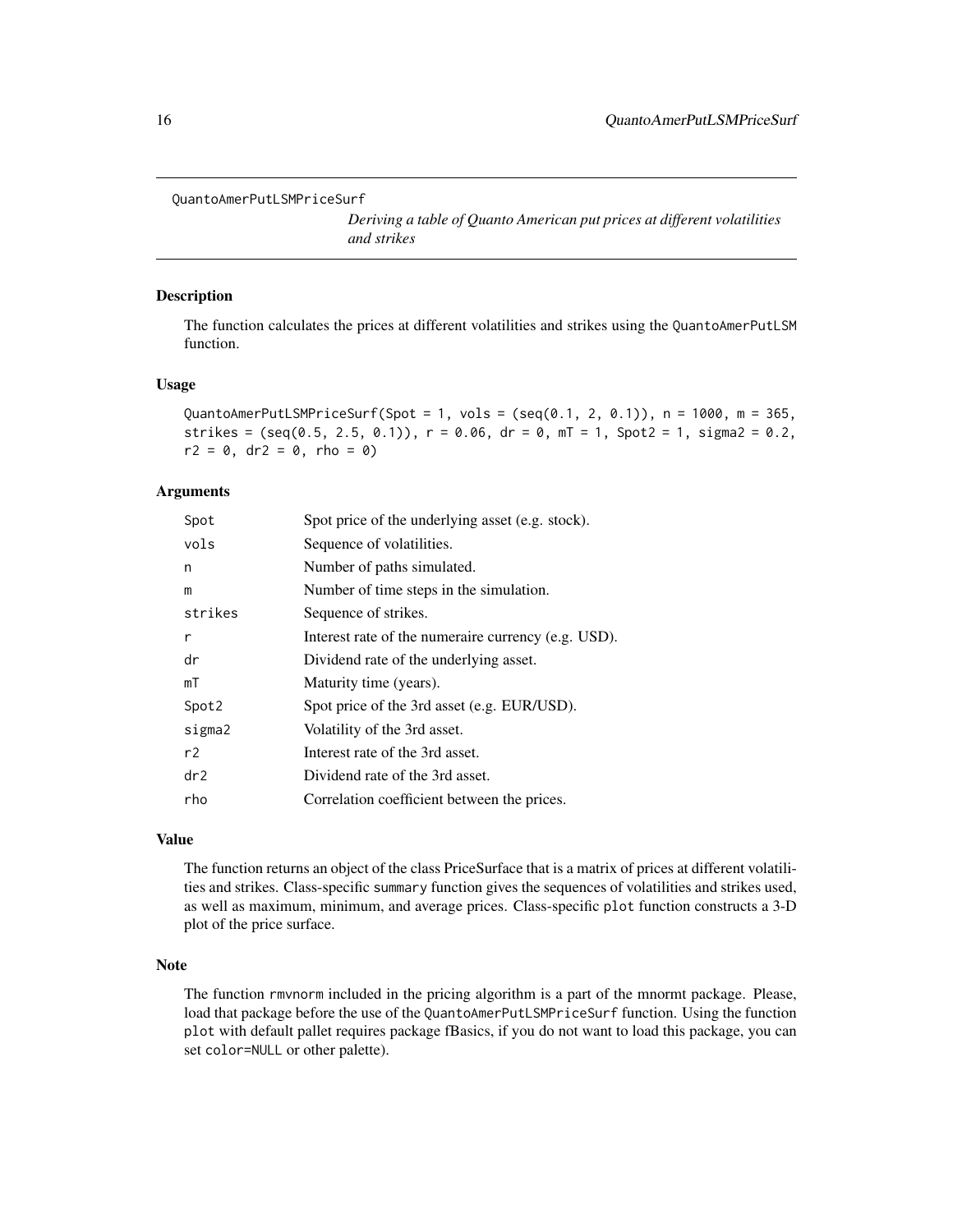## <span id="page-16-0"></span>QuantoAmerPutLSM\_AV 17

#### Author(s)

Mikhail A. Beketov

#### See Also

Functions: [QuantoAmerPutLSM](#page-13-1), [summary.PriceSurface](#page-3-1), [plot.PriceSurface](#page-3-1), [AmerPutLSMPriceSurf](#page-3-2), and [AsianAmerPutLSMPriceSurf](#page-9-1).

## Examples

```
surface<-QuantoAmerPutLSMPriceSurf(vols = (seq(0.1, 1.7, 0.2)), n=100, m=5,
strikes = (\text{seq}(0.7, 1.7, 0.2)))summary(surface)
plot(surface, color = divPalette(150, "RdBu"))
```
<span id="page-16-1"></span>QuantoAmerPutLSM\_AV *Pricing Quanto American put with Antithetic Variates*

#### **Description**

The function calculates the price of Quanto American put with Least Squares Monte Carlo method with Antithetic Variates (Glasserman, 2004). The Quanto option is cash-settled option, whose payoff is converted into a third currency/asset at exercise at a pre-specified rate/price (Wystup, 2011), and can also be considered as a usual option but settled in a "wrong" asset (Vecer, 2011). The regression model included in the algorithm is quadratic polynomial (Longstaff & Schwartz, 2000).

## Usage

```
QuantoAmerPutLSM_AV(Spot = 1, sigma = 0.2, n = 1000, m = 365, Strike = 1.1,
r = 0.06, dr = 0, mT = 1, Spot2 = 1, signa2 = 0.2, r2 = 0, dr2 = 0, rho = 0)
```

```
## S3 method for class 'QuantoAmerPut_AV'
print(x, \ldots)## S3 method for class 'QuantoAmerPut_AV'
summary(object, ...)
```

| Spot   | Spot price of the underlying asset (e.g. stock).    |
|--------|-----------------------------------------------------|
| sigma  | Volatility of the underlying asset.                 |
| n      | Number of paths simulated.                          |
| m      | Number of time steps in the simulation.             |
| Strike | Strike price of the option.                         |
| r      | Interest rate of the numeraire currency (e.g. USD). |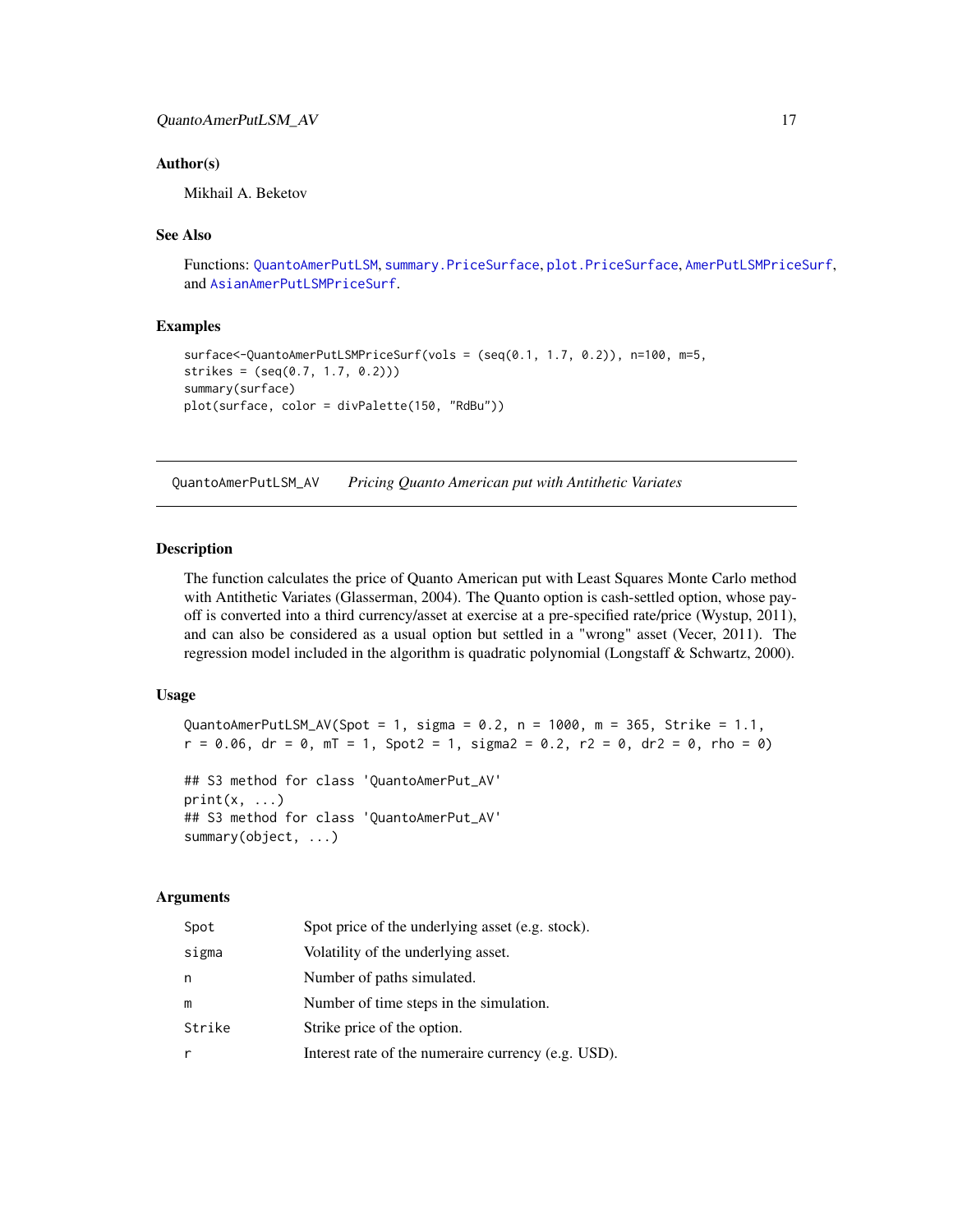<span id="page-17-0"></span>

| dr              | Dividend rate of the underlying asset.                   |
|-----------------|----------------------------------------------------------|
| mT              | Maturity time (years).                                   |
| Spot2           | Spot price of the 3rd asset (e.g. EUR/USD).              |
| sigma2          | Volatility of the 3rd asset.                             |
| r2              | Interest rate of the 3rd asset.                          |
| dr <sub>2</sub> | Dividend rate of the 3rd asset.                          |
| rho             | Correlation coefficient between the prices.              |
| X               | An object returned by the functions QuantoAmerPutLSM_AV. |
| object          | An object returned by the function QuantoAmerPutLSM_AV.  |
| .               | Not used.                                                |

## Value

The function returns an object of the class QuantoAmerPut\_AV that is a list comprising the price calculated, option type, and the entry parameters. Class-specific print function gives the option type information and the price. The price as a single number can be derived using the price function. An overview of the entire object can be seen using the summary function.

#### Note

The function rmvnorm included in the pricing algorithm is a part of the mnormt package. Please, load that package before the use of the QuantoAmerPutLSM\_AV function.

## Author(s)

Mikhail A. Beketov

### References

Glasserman, P. 2004. Monte Carlo Methods in Financial Engineering. Springer.

Longstaff, F.A., and E.S. Schwartz. 2000. Valuing american option by simulation: A simple leastsquared approach. The Review of Financial Studies. 14:113-147.

Vecer, J. 2011. Stochastic Finance: A Numeraire Approach. CRC Press.

Wystup, U. 2011. Quanto Options. MathFinance AG.

## See Also

Functions: [price](#page-12-1), [QuantoAmerPutLSM](#page-13-1), [AmerPutLSM](#page-2-1), [AsianAmerPutLSM](#page-8-1), and [AmerPutLSM\\_AV](#page-5-1).

```
QuantoAmerPutLSM_AV(n=200, m=50)
put<-QuantoAmerPutLSM_AV(Spot=14.2, Strike=16.5, n=200, m=50)
put
summary(put)
price(put)
```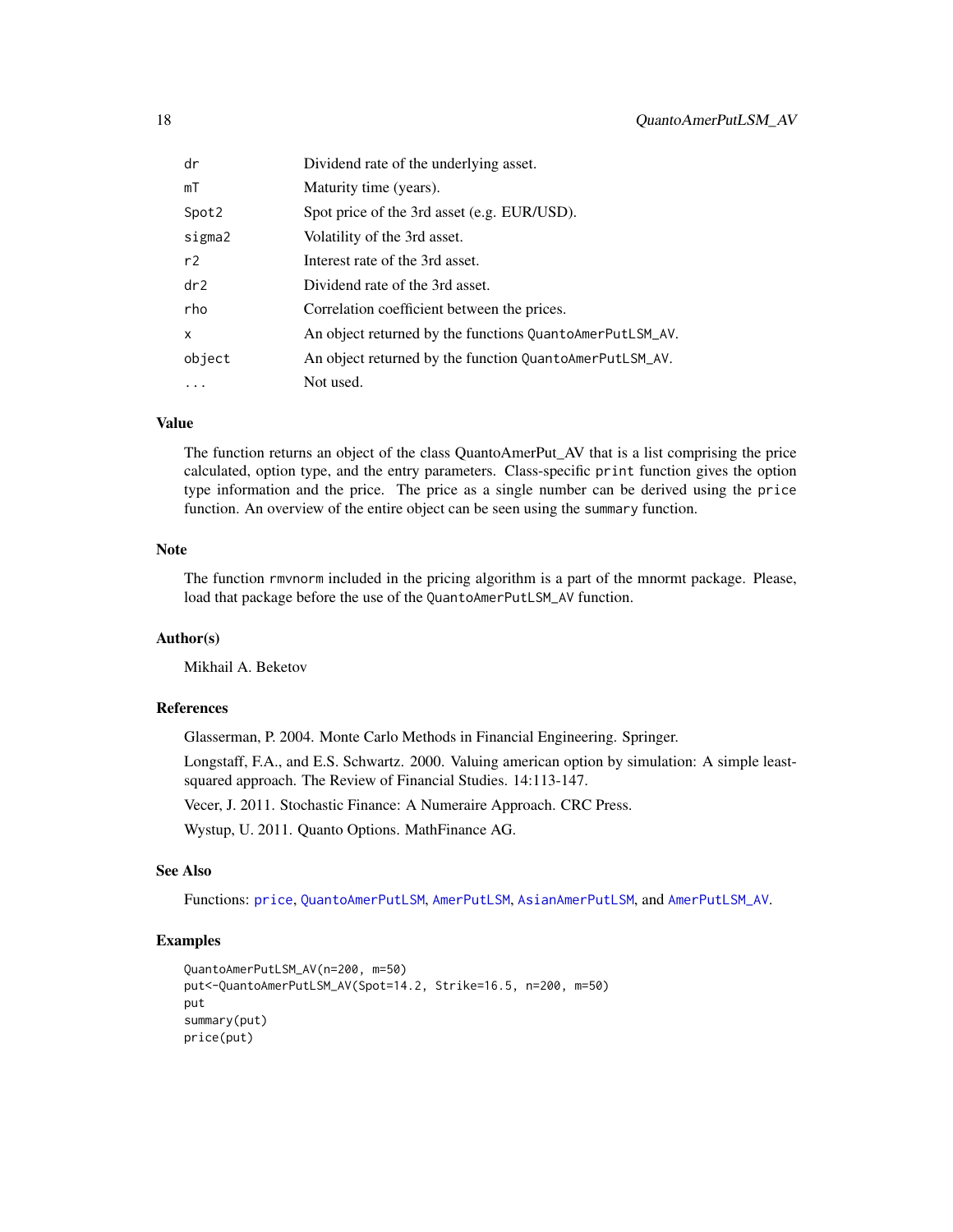# <span id="page-18-0"></span>**Index**

∗Topic American call EuPutBS, [11](#page-10-0) ∗Topic American put AmerPutLSM, [3](#page-2-0) AmerPutLSM\_AV, [6](#page-5-0) AmerPutLSM\_CV, [7](#page-6-0) AmerPutLSMPriceSurf, [4](#page-3-0) AsianAmerPutLSM, [9](#page-8-0) AsianAmerPutLSMPriceSurf, [10](#page-9-0) EuPutBS, [11](#page-10-0) fastGBM, [12](#page-11-0) firstValueRow, [13](#page-12-0) price, [13](#page-12-0) QuantoAmerPutLSM, [14](#page-13-0) QuantoAmerPutLSM\_AV, [17](#page-16-0) QuantoAmerPutLSMPriceSurf, [16](#page-15-0) ∗Topic Monte Carlo AmerPutLSM, [3](#page-2-0) AmerPutLSM\_AV, [6](#page-5-0) AmerPutLSM\_CV, [7](#page-6-0) AmerPutLSMPriceSurf, [4](#page-3-0) AsianAmerPutLSM, [9](#page-8-0) AsianAmerPutLSMPriceSurf, [10](#page-9-0) fastGBM, [12](#page-11-0) firstValueRow, [13](#page-12-0) LSMonteCarlo-package, [2](#page-1-0) price, [13](#page-12-0) QuantoAmerPutLSM, [14](#page-13-0) QuantoAmerPutLSM\_AV, [17](#page-16-0) QuantoAmerPutLSMPriceSurf, [16](#page-15-0) ∗Topic Option pricing AmerPutLSM, [3](#page-2-0) AmerPutLSM\_AV, [6](#page-5-0) AmerPutLSM\_CV, [7](#page-6-0) AmerPutLSMPriceSurf, [4](#page-3-0) AsianAmerPutLSM, [9](#page-8-0) AsianAmerPutLSMPriceSurf, [10](#page-9-0) EuPutBS, [11](#page-10-0) fastGBM, [12](#page-11-0)

firstValueRow, [13](#page-12-0) LSMonteCarlo-package, [2](#page-1-0) price, [13](#page-12-0) QuantoAmerPutLSM, [14](#page-13-0) QuantoAmerPutLSM\_AV, [17](#page-16-0) QuantoAmerPutLSMPriceSurf, [16](#page-15-0) ∗Topic Quantitative Finance LSMonteCarlo-package, [2](#page-1-0) ∗Topic Regression LSMonteCarlo-package, [2](#page-1-0) ∗Topic LSMonteCarlo-package, [2](#page-1-0)

```
AmerPutLSM, 3, 3, 5, 7, 8, 10, 12–15, 18
AmerPutLSM_AV, 3, 4, 6, 8, 10, 12–15, 18
AmerPutLSM_CV, 3, 4, 7, 7, 10, 12–14
AmerPutLSMPriceSurf, 4, 11, 17
AsianAmerPutLSM, 3, 4, 7, 8, 9, 11–15, 18
AsianAmerPutLSMPriceSurf, 5, 10, 17
```

```
EuCallBS (EuPutBS), 11
EuPutBS, 11
```

```
fastGBM, 12
firstValueRow, 13
```

```
LSMonteCarlo (LSMonteCarlo-package), 2
LSMonteCarlo-package, 2
```

```
plot.PriceSurface, 11, 17
plot.PriceSurface
        (AmerPutLSMPriceSurf), 4
price, 4, 7, 8, 10, 13, 15, 18
print.AmerPut (AmerPutLSM), 3
print.AmerPutAV (AmerPutLSM_AV), 6
print.AmerPutCV (AmerPutLSM_CV), 7
print.AsianAmerPut (AsianAmerPutLSM), 9
print.QuantoAmerPut (QuantoAmerPutLSM),
        14
print.QuantoAmerPut_AV
        (QuantoAmerPutLSM_AV), 17
```